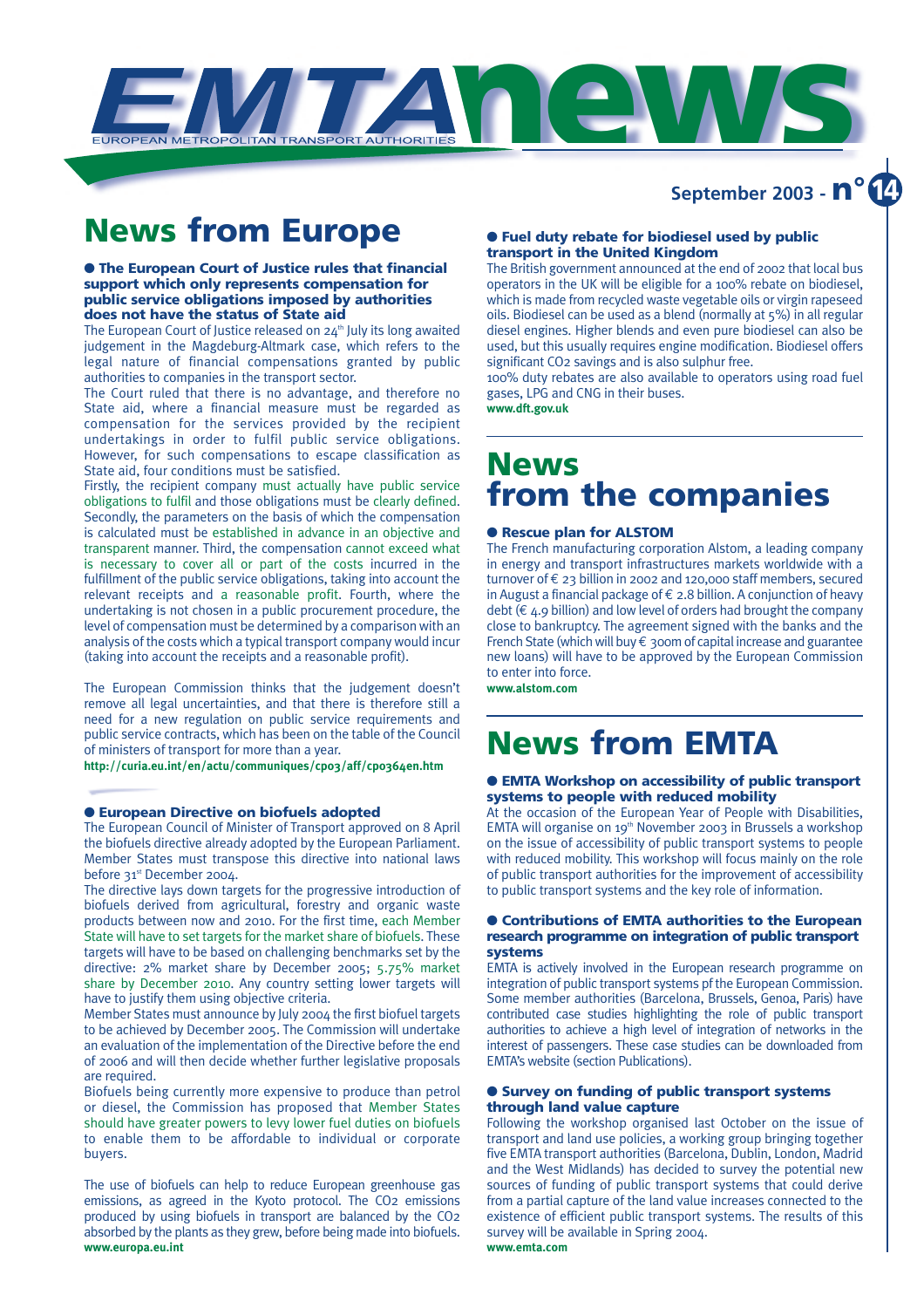## **News from the cities**

#### ● **Launch of car-sharing in BRUSSELS**

The first four car-sharing stations of the Belgian capital city were inaugurated last May. This project, called Cambio, was developed jointly by Taxistop, a non-profit organisation, and STIB, the public transport operator of Brussels, which intend to open two new stations in a near future. Surveys showed that each car from a car-sharing scheme has the potential to replace between four and ten private cars, and that car-sharing is less expensive than owning a private car up to 12,000km a year.

The Region of Brussels will support the launch of the initiative with a subsidy of  $\epsilon$  150,000 on 4 years, and it intends to promote the use of clean vehicles by car-sharing.

Brussels is the fourth city in Belgium to set up a car-sharing scheme.

**www.cambio.de**

#### ● **GÖTEBORG: new high class bus service inaugurated**

Västtrafik, the regional transport authority in West Sweden, introduced last January the first of a series of "Bus trunk lines" in the city of Göteborg, the second largest city in Sweden (0,5 million). This line, which links the northern bank of the river Göta alv with the city centre and the southwestern suburbs, has an improved service with high class buses, frequent service (5 minutes in peak hours and 10 minutes in off peak) and improved bus stops. The line operates in dense areas, where tramways could have been an alternative. The concept of bus trunk lines is indeed to use many of the ideas that have proved successful with modern tramways. The routes have dedicated lines on most of their itinerary, enabling high commercial speed. Boarding is allowed at all doors like in tramways and contrary to normal bus routes, which can only be boarded through the front door. 17 new Volvo CNG buses with a special design are used for the first line, and two more lines will follow in 2004-2005. **www.vasttrafik.se**

#### ● **30 successful years of public transport organisation in GLASGOW**

Strathclyde Passenger Transport (SPT), the public authority responsible for the transport systems of the Glasgow-West central Scotland area (1.6 million inhabitants), celebrated its  $30<sup>th</sup>$  birthday last June. The past 30 years have seen major projects of modernisation and extension of the public transport systems of the largest urban area of Scotland thanks to SPT's involvement:

• the complete modernisation, in the late 1970's, of the subway, which is the third oldest underground system in the world (inaugurated in 1896 after those in London and Budapest), totally owned and operated by SPT. Latest upgradings of this network of 15 stations served by a 10km double track carrying 15 million passengers a year, comprise the opening of four park and ride (P&R) facilities, a new digital CCTV videomonitoring system covering all platforms,

stations and entrances, and the introduction of new ticketing systems.

• the launch of ZoneCard, the UK's largest multi-modal ticket initiative covering rail, bus, subway and ferry services.

• the electrification of rail lines, and the opening of new stations and line routes on the rail network thanks to total investments of  $f_{400}$  million ( $\epsilon$  560m). As a result, Strathclyde now has the biggest and busiest suburban rail system in the UK outside London, with 181 stations and 530km of tracks.

• the modernisation of Dial-a-Bus door-todoor accessible service for people who can't use ordinary buses.

• the introduction of a computerised Journey Enquiry Support System for the 12 travel centres run by SPT across the Strathclyde area, which deal every year with more than one million enquiries.

SPT has set itself the target of increasing by 25% the number of public transport journeys by 2011. To achieve this ambitious goal, the authority intends to buy new trains for the rail network, to build a rail link to Glasgow airport and to investigate other heavy rail projects, to open new P&R facilities, and to introduce new standards of real time information at all bus stops.

**www.spt.co.uk**

#### ● **LISBON: A tramway on the south bank of river Tagus in 2005**

After the opening in 1999 of Fertagus, a new railway line linking the centre of Lisbon with the southern bank of the river Tagus (see *EMTA News* n°8), where one fourth of the 2.6 million inhabitants of the metropolitan area of the Portuguese capital city live, a tramway network is being built on the southern bank of the river.

The first phase of the project, that consists in three routes serving the municipalities of Almada and Seixal, (310,000 inhabitants altogether), will start operations in December 2005. The network will have a total length of 13.6km, and will reach 28km in a second phase. Routes, that will provide connections with heavy rail Fertagus stations and ferry boats, will be operated from 5am to midnight, and the commercial speed of the 24 Siemens Combino trams that have been ordered will reach 22km/h on average. The vehicles, that will be air-conditioned, will have a capacity of 225 passengers (75 seated among them), and will provide easy access thanks to their low floor. 28 millions passengers are expected to travel on the three lines every year.

The total cost of the project is estimated at € 320 million. The Portuguese government will bring € 190m and the European Union  $\epsilon$  75m. MST, the consortium that has been selected in 2002 by the government to build the system and operate it for 30 years, comprising the Portuguese transport company Barraqueiro and German manufacturer Siemens, will bring  $\epsilon$  55m, that will mostly consist of the rolling stock and of ticketing systems.

The building of the lines will provide opportunities of urban renewal of brownfield areas and of improvement of public spaces (trees, new pavements, bicycle lanes). **www.mst.pt**

#### ● **A railway station will be built by property developer in LONDON**

The Strategic Rail Authority, the authority responsible for the British railways, announced last June that the property developer Saint-Georges will build and fully finance a new train station in line with a large urban development project called Imperial Wharf. This new urban area, which is located along the river Thames in the Chelsea area, will comprise 1,600 flats, 170,000m<sup>2</sup> of offices, commercial and leisure areas, and a public park on a 13 hectare brownfield regeneration project. The station, that will provide connections with the major interchange of Clapham Junction, may open in early 2005. **www.sra.gov.uk**

#### ● **Towards regional fare integration in the metropolitan areas of NORTH RHINE WESTFALIA (Germany)**

The authorities responsible for public transport organisation in the metropolitan areas of Cologne (Verkehrsverbund Rhein-Sieg), of the Düsseldorf-Dortmund-Ruhr area (Verkehrsverbund Rhein-Ruhr) and Aachen (Aachener Verkehrsverbund) agreed to accept on their public transport networks tickets bought in the other two areas as of 1<sup>st</sup> August. This shall facilitate public transport trips across the administrative limits of the transport authorities, and make trips cheaper for passengers. 11 million people live in these three urban areas altogether.

**www.vrr.de - www.vrsinfo.de - www.avv.de**

#### ● **New start for the metro in THESSALONIKI**

The hopes for Thessaloniki, the second largest metropolitan area of Greece (1 million inhabitants), to have in 2006 a fully automated metro system are fading. The latest project, that was signed in 1999 between the Greek government and the private consortium Thessaloniki Metro Company, bringing together rail manufacturer Bombardier and civil works company Bouygues, was cancelled in August by the Greek government because it failed to secure private financing. This new blow to a more than ten-year old project illustrates the difficulties to bring private investors to fund some public transport investment projects.

The first bids had been submitted in 1993 with interest coming from all the main rail manufacturers (Adtranz, Siemens, Alstom and Bombardier). The contract was first awarded to a consortium led by Adtranz, but the Greek government then disqualified this bid and awarded the contract instead to the Thessaloniki Metro Company. This decision had led to legal cases raised by the Greek and European court of justice and the opening of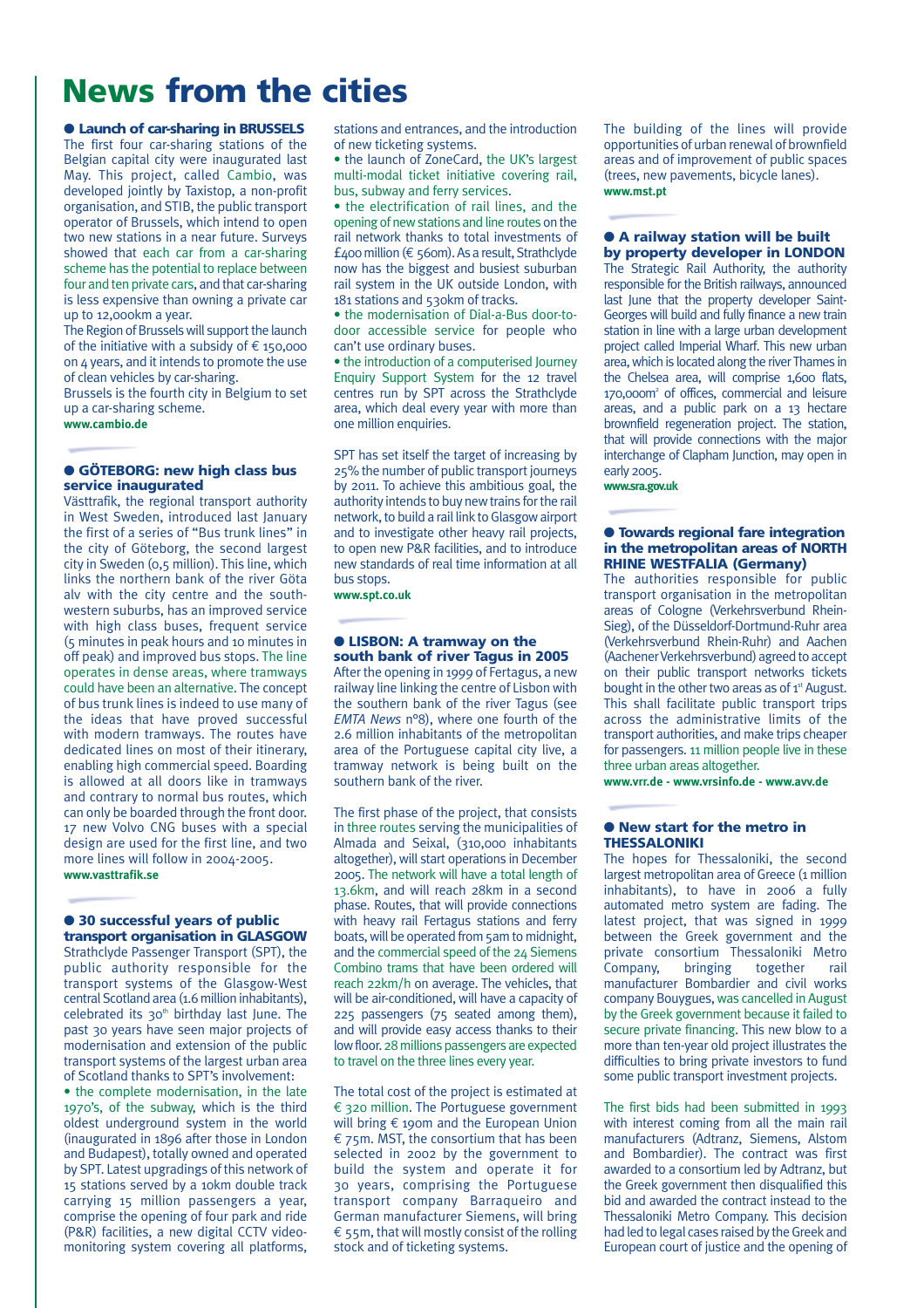an investigation by the European Commission, that eventually cleared the project. After the latest cancellation, the Greek government announced that the project will be relaunched without private funds, and that it will be financed by the Greek government and the European Union.

The project itself concerns the building of an initial 9.4 km line of underground, double track light railway crossing the city from west to east, which will have 14 stations. The 36 twin-vehicle units that will serve the line were supposed to be adapted from the rolling stock used for London Docklands Light Railway. The line will have a capacity of 18,500 passengers in each direction during rush hours. 30 million passengers should use the new line every year, which shall enable much faster trips for people travelling in the city centre.

The total cost of the project is estimated at € 600 million, of which  $244$  million will come from European Union's structural funds.

In spite of the numerous delays, the Greek government says it will select a contractor to build the project in 2004, and that it still hopes to inaugurate the new line for 2008, since it is a key component of the candidacy of Thessaloniki to host the international exhibition Expo2008. **http://metrothessalonikis.tk/**

### **Focus**

#### ● **VALENCIA: increased patronage and ambitious projects for public transport**

The metropolitan area of Valencia (1.6 million inhabitants), the third largest urban area in Spain after Madrid and Barcelona, boasts one of the most extensive public transport systems in Spain. In 2001, 161 million trips were made on public transport outside heavy rail, representing about one third of all motorised trips in the urban area. After several years of falling patronage, the trend has been reversed since 1998, and the number of passengers has increased by 13% in four years. The main reasons for this positive trend seem to be the building and extension of underground lines on the one hand, and the introduction of fare integration, on the other hand.

As an example, the number of passengers using metro (46 million in 2002) increased by 14.2% between June 2002 and June 2003. This result is linked to the inauguration in April of the first section of the third underground line (L5), which is operated by Metrovalencia, (the trade mark of FGV, the Valencia regional public company responsible for regional railways). This new line, of a current length of 2.3 km, will connect the seafront with the airport in the future.

Projects of extension of the network, which already comprises 3 metro lines (L1, L<sub>3</sub> and L<sub>5</sub>) and one tramway route  $(T<sub>4</sub>)$ , are underway. The construction of a new tramway line (T2), counting 8 stations on its 4.3 km long route, of which 1.8 km will be underground, will be set up soon. It will connect the old city center with major public facilities and leisure areas. At the same time, the existing underground lines will be extended and a major interchange station (called Bailen) is being built now, close to the central rail station. This project, of a total cost of € 20million, will connect two underground lines with the suburban and the long distance rail network.

Lastly, a new public transport authority covering the whole metropolitan area, Entitat de Transport Metropolita de Valencia (eTM ), was set up in 2001 by the regional government so as to improve co-ordination of transport planning between the regional and the municipal levels, to manage integrated fares, to improve the quality of information delivered to passengers, and lastly to reorganise the provision of taxi services. Its objective is to increase the market share of public transport systems. **www.etmvalencia.es**

### **25 years of public transport reform in Sweden: a best practice of decentralisation, competition and coordination of services in the interest of passengers through strong and competent public transport authorities**

**The setting up of public transport authorities in Sweden in 1978, followed by the deregulation of local and regional public transport services in 1989 have led to some very positive results, in terms of growth of public transport supply and patronage, and of cost reductions. The strong focus put by the Swedish authorities on the issues of quality of service and accessibility of public transport systems to people with reduced mobility also illustrates the fact that competition for the award of transport contracts to companies can go hand in hand with ambitious social objectives. But this requires strong and competent public transport authorities.**

#### **The setting up of PTAs**

The Authority Act of 1978 of the Swedish Parliament called for each county (21 in the whole country) to set up an authority having responsibility for local and regional road public transport before July 1981. The main responsibility of the public transport authority (PTA) was the determination of service supply and fare levels. Further, the authority could decide how public transport should be operated: by contractors or under its own management. Lastly, the authority was responsible for the financial balance of public transport operations.

The government analysed the various organisational forms possible for PTAs and decided that they should be an association between the local authorities and the County council of the county. The reason was that this solution made it possible to integrate local and regional public transport. Only in Stockholm was it decided that the authority would depend only on the County, because of the specificity of the capital city of Sweden (1.7 million inhabitants). However, the Bill

permitted lots of flexibility with regard to the organisation of the authority and the way operational deficits could be distributed between the different local authorities forming the PTA (usually half of the deficit for the County and the other half for the local authorities). In some cases, the responsibility for municipal services has been wholly or partly transferred from the PTA to the local authorities, called in this case "primary municipal public transport authorities".

The responsibility for local and regional train services as well as boat services was transferred to the PTAs in 1982 through a Parliament resolution, which also provided guidelines concerning financial compensation by the State to the PTAs until the end of 2001. Thereafter, no more government support is paid out for funding of local and regional public transport operations.

Lastly, PTAs have a key responsibility in improving the accessibility of regular public transport services, which, following

a parliamentary resolution of 2000, should be 100% accessible by the year 2010. So as to reach a good co-ordination, PTAs have the possibility to manage the local on-demand door-to-door services of the national service of transportation of disabled passengers, whose cost amounts to SEK 1.8 billion (€ 200m) nationwide per year for about 14 million trips. 405,000 persons, that is to say 4.5% of the country's population, is entitled to use this specific transport service.

#### **Some positive results**

The setting up of PTAs in all Swedish counties produced many positive effects in terms of traffic output and increased passenger trips, which took place mostly during the first years. Overall, service output measured in vehicle kilometres increased by 20% and travelling measured in passenger kilometres by around 30% during the period 1980-1984. The development of regional bus services, in which service output increased by 30% and travelling by 55% was extremely rapid,